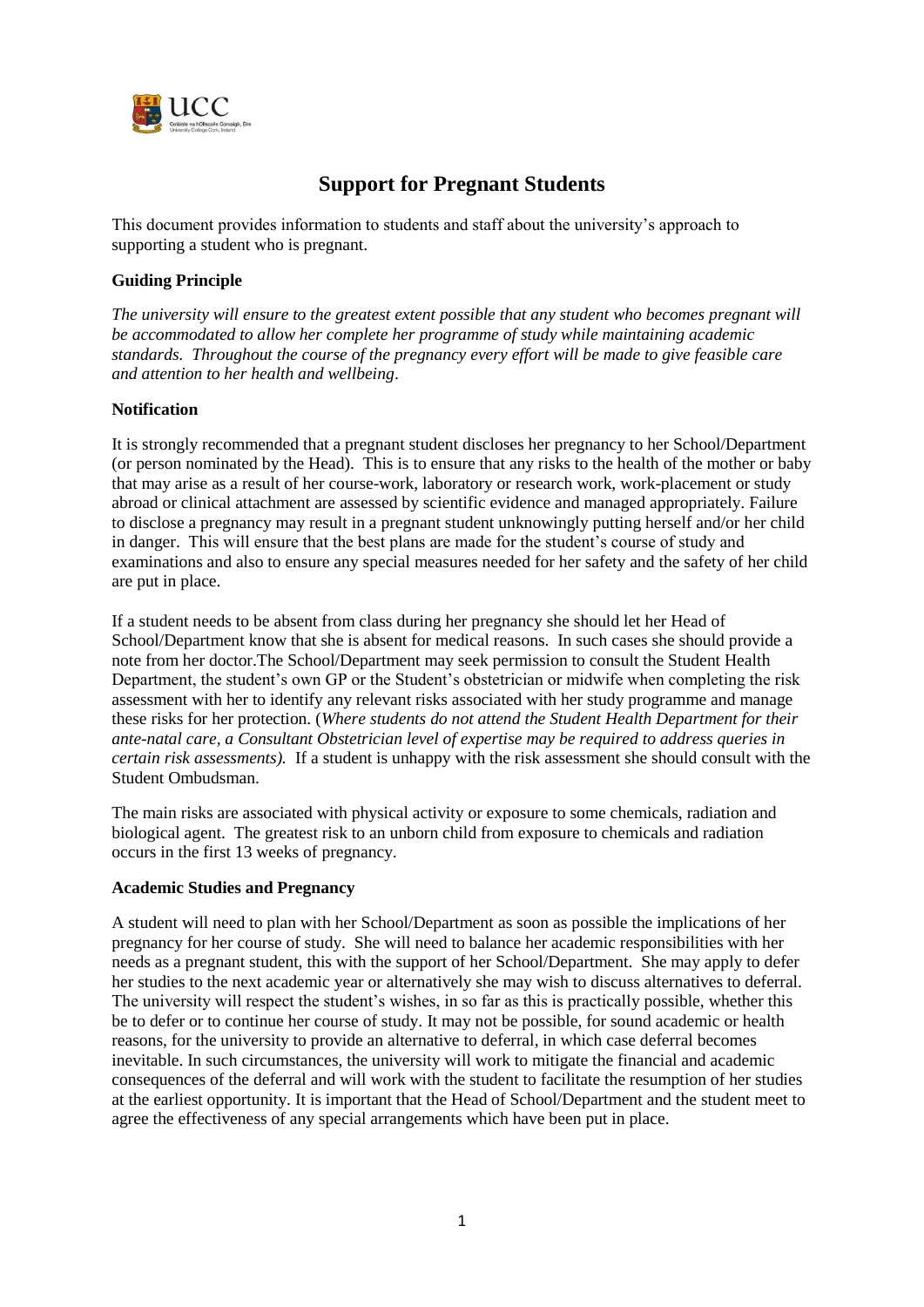## **Examinations**

When required, alternative arrangements for end of year/repeat examinations can be made for pregnant students or students taking examinations shortly after giving birth. When organising alternative examination arrangements each case is considered on an individual basis and recommendations of the student's GP/Consultant are also taken into account.

If, because of pregnancy, a student is absent from summer examinations, she is automatically entered for the autumn examination in the module(s) missed (provided the Book of Modules provides for a repeat examination) and the marks achieved in the repeat examinations(s) are not capped at 40%. In the event that there is no provision for repeating the module(s) missed they will have to be taken in a subsequent year.

If, because of pregnancy, a student is absent from the autumn examinations she is required to repeat the year taking the modules she failed to complete due to pregnancy and the marks achieved in the repeat year are not capped at the mark agreed at College level. The HEA may cover fees in a repeat year when evidence of pregnancy complications such as certified illness is provided.

## **Postgraduate Research Degree Students**

In the case of a postgraduate research degree student who becomes pregnant she should normally contact her supervisor(s). The supervisor will work with the Department/School Graduate Studies Committee to consider the impact of the pregnancy and any resultant suspension of study. The student will be responsible for checking the implications of a suspension of study with her scholarship awarding body at an early stage where relevant.

## **Students on Study Abroad and Work Placements**

For pregnant students on study abroad or work placement the university is limited in the support it can realistically offer to the student. Where this is judged to present a particular risk to the student or her unborn child, she should consider taking time out or transferring to a different programme of study where this is possible.

A pregnant student on study abroad should seek advice from the Academic Co-ordinator of the Programme and the International Education Office.

A pregnant student on work placement should seek advice from the Academic Co-ordinator of the Programme and/or the Work Placement Officer in the Careers Service.

#### **Field Work and Placements**

If the student plans to take part in field work or a placement whilst pregnant, this must be specifically addressed in the Risk Assessment completed by the School/Department as there may be special risks associated with the field work or placement. A student may not be permitted to take part in field work or a placement where this constitutes a particular risk to the student or her child.

Where fieldwork or placement is a mandatory part of the student's programme a provision for deferral should be put in place.